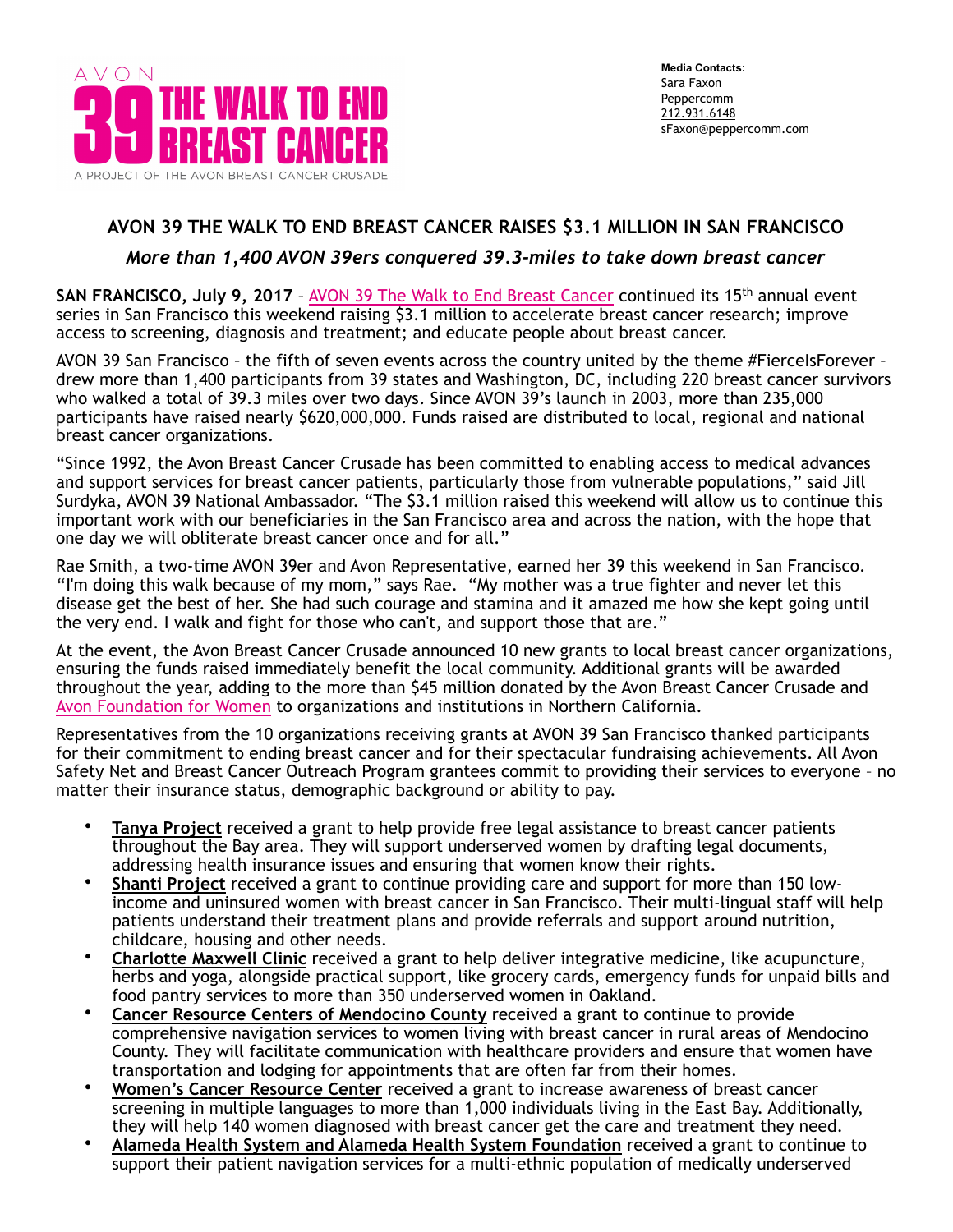breast cancer patients, giving them access to critical breast cancer screening, diagnostic and treatment services.

- **Paradigm Shift Therapeutics** received a grant to continue their research to identify small molecules that can activate the immune system and stop cancer growth in patients with metastatic disease.
- **Project Open Hand** received a grant to make 100,000 meals and grocery bags for people living with breast cancer in San Francisco and Alameda County. This year they will serve their 1 millionth meal to the breast cancer community.
- **Samaritan House of San Mateo** received a grant on behalf of Avon's Breast Health Outreach Programs in the Western U.S. so organizations like the Samaritan House can help communities learn about the importance of regular breast cancer screening. They will also help individuals access screening and get the care they need should they be diagnosed with breast cancer.
- **San Francisco General Hospital Foundation,** home of the Avon Center of Excellence, received a grant on behalf of the ZSFG Avon Comprehensive Breast Care Program to improve access to mammography services, care delivered through the mammography van and access to patient navigation. In addition, they will conduct two research projects, one examining how targeted outreach messages can increase screening mammography rates and another assessing how breast cancer survivors seek further health services.

"As the company for women, we are proud of our strong purpose-driven mission to improve the lives of women – and this includes our long-term commitment to the fight against breast cancer. I've had the great privilege of participating in the AVON 39 Walk and being a part of the powerful community of walkers. I'm inspired by the individuals whose lives have been touched by breast cancer, and who have their own personal reason for wanting to take part and make a difference," says Scott White, Chief Executive Officer, New Avon LLC.

#### **Event Details**

AVON 39 The Walk to End Breast Cancer San Francisco began on Saturday, July 8 at 6:30 a.m. with an inspirational opening ceremony at Lindley Meadow. Participants then walked 26.2 miles through the San Francisco area, supported by an all-volunteer crew and cheered on by supporters. AVON 39 participants spent Saturday night at City College of San Francisco featuring pink two-person tents, hot showers and meals, entertainment and leisure activities, as well as volunteer medical services provided by AVON 39 Medical Sponsor Stanford Health Care.

On Sunday, July 9, after completing the final 13.1 miles, participants joined family and friends at Marina Green to celebrate their achievement at a finish festival with entertainment and closing ceremony, which started at 2:00 p.m. During the ceremony, the Avon Breast Cancer Crusade awarded new grants to Northern California-area breast cancer organizations to ensure the funds raised will benefit the community immediately.

### **Get Involved with AVON 39 The Walk to End Breast Cancer**

Registration is open for 2017 events, including [Santa Barbara](http://www.avon39.org/santa-barbara/) (September 9-10); and [New York](http://www.avon39.org/new-york/) (October 14-15). Registration is also open for 2018 events in <u>[Houston](http://www.avon39.org/houston/)</u> (April 21-22); <u>[Washington DC](http://www.avon39.org/washington-dc/)</u> (May 5-6); <u>Chicago</u> (June 9-10) and [Boston](http://www.avon39.org/boston/) (June 23-24).

For more information about AVON 39 The Walk to End Breast Cancer, visit www.avon39.org or join the #FierceIsForever conversation on [Facebook,](https://www.facebook.com/avon39) [Twitter,](https://twitter.com/avon39walk) [YouTube](https://www.youtube.com/user/avonwalkonline) and [Instagram](https://www.instagram.com/avon39/).

### **About AVON 39 The Walk to End Breast Cancer**

AVON 39 The Walk to End Breast Cancer is the largest fundraising event for the Avon Breast Cancer Crusade. Since its launch by the Avon Foundation for Women in 2003, more than 235,000 participants have raised nearly \$620,000,000 in the fight to end breast cancer. Funds raised at each event provide direct impact in the area where the event takes place, and also help make sure that care and research programs nationwide have adequate resources to make the most progress possible. For more information about AVON 39 The Walk to End Breast Cancer, visit [www.avon39.org](http://www.avon39.org/) or join the #FierceIsForever conversation on [Facebook](https://www.facebook.com/avon39), [Twitter,](https://twitter.com/avon39walk) [YouTube](https://www.youtube.com/user/avonwalkonline) and [Instagram.](https://www.instagram.com/avon39/)

#### **About New Avon LLC**

New Avon LLC ("Avon") is the leading social selling beauty company in North America, with independent sales Representatives throughout the United States, Puerto Rico and Canada. Avon's product portfolio